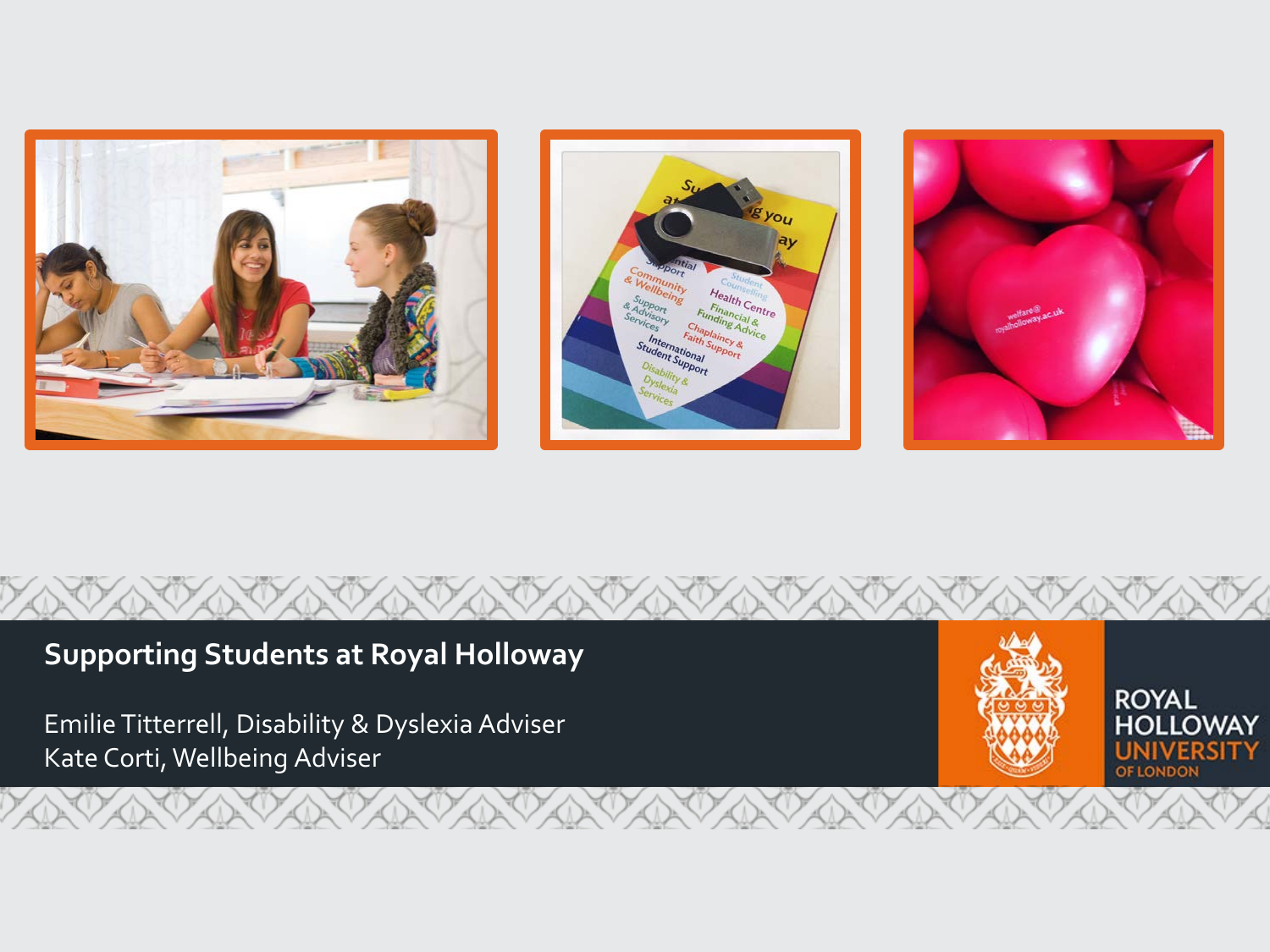#### Student Advisory & Wellbeing



**ROYAL HOLLOWAY** 

#### **Disability & Dyslexia Services**



**Financial & Funding Advice** 



**International Student Support** 



**Multi-Faith Chaplaincy** 



**Student Counselling** 



**Student Wellbeing** 



Our Student Advisory & Wellbeing teams provide a wide range of assistance to students who need extra support to manage their own educational & personal progression.

**On campus NHS provision: Clarence Medical Centre** (Health Centre)



\* *This provision is managed by the NHS & not the university*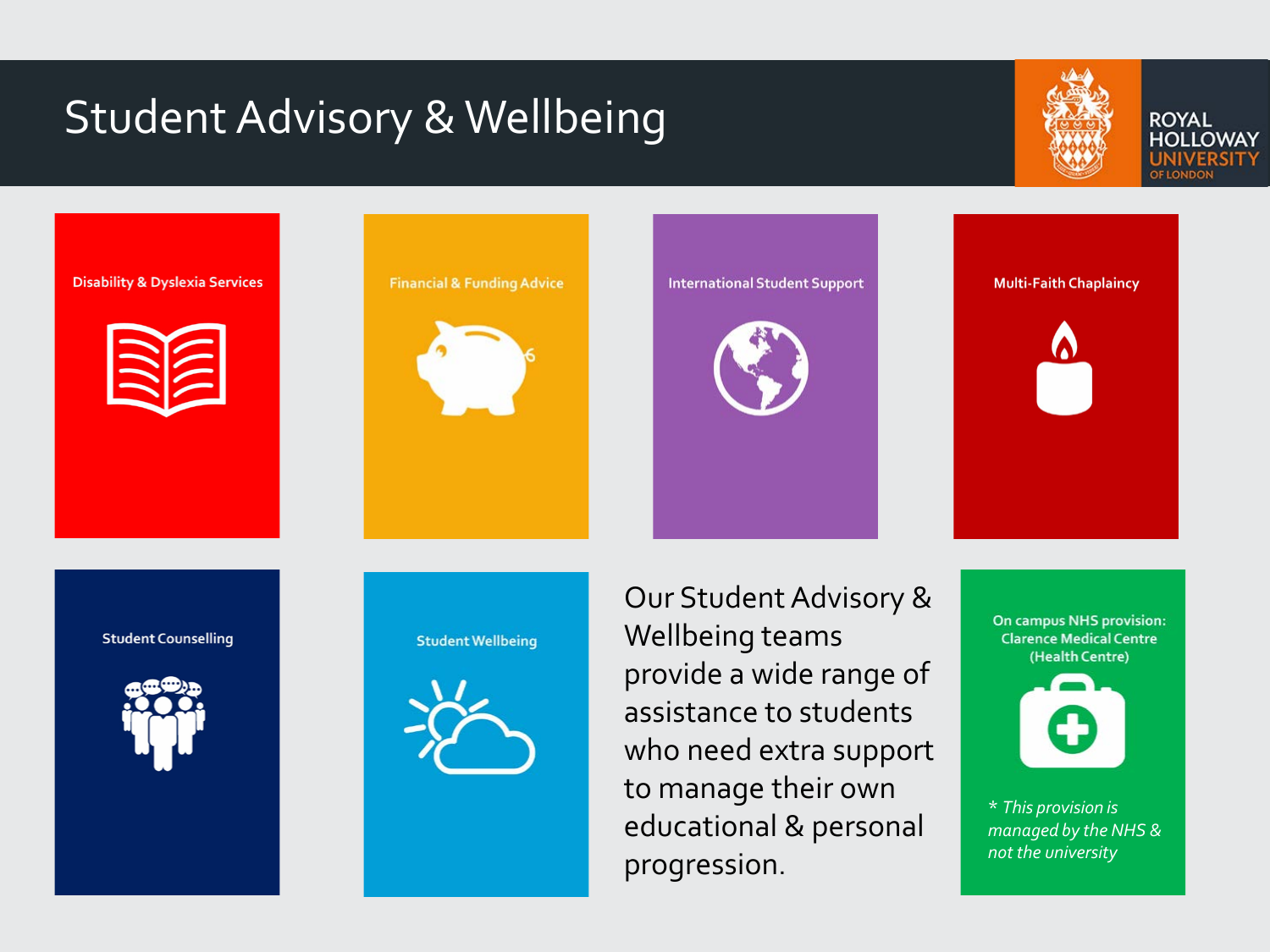#### Areas of support



**ROYAL HOLLOWAY IITY** 

What can we support students with?

| <b>Homesickness</b>  | Anxiety                       | Visa advice                                       | Depression                       |
|----------------------|-------------------------------|---------------------------------------------------|----------------------------------|
| <b>Mental Health</b> | Procrastination               | Registering a<br>disability                       | Faith &<br>Spirituality          |
| Substance<br>misuse  | Maintaining<br>good wellbeing | <b>Budgeting &amp;</b><br>financial<br>assistance | Sexual &<br>Domestic<br>violence |

#### **And lots more**

..including triage to specialist services internally and externally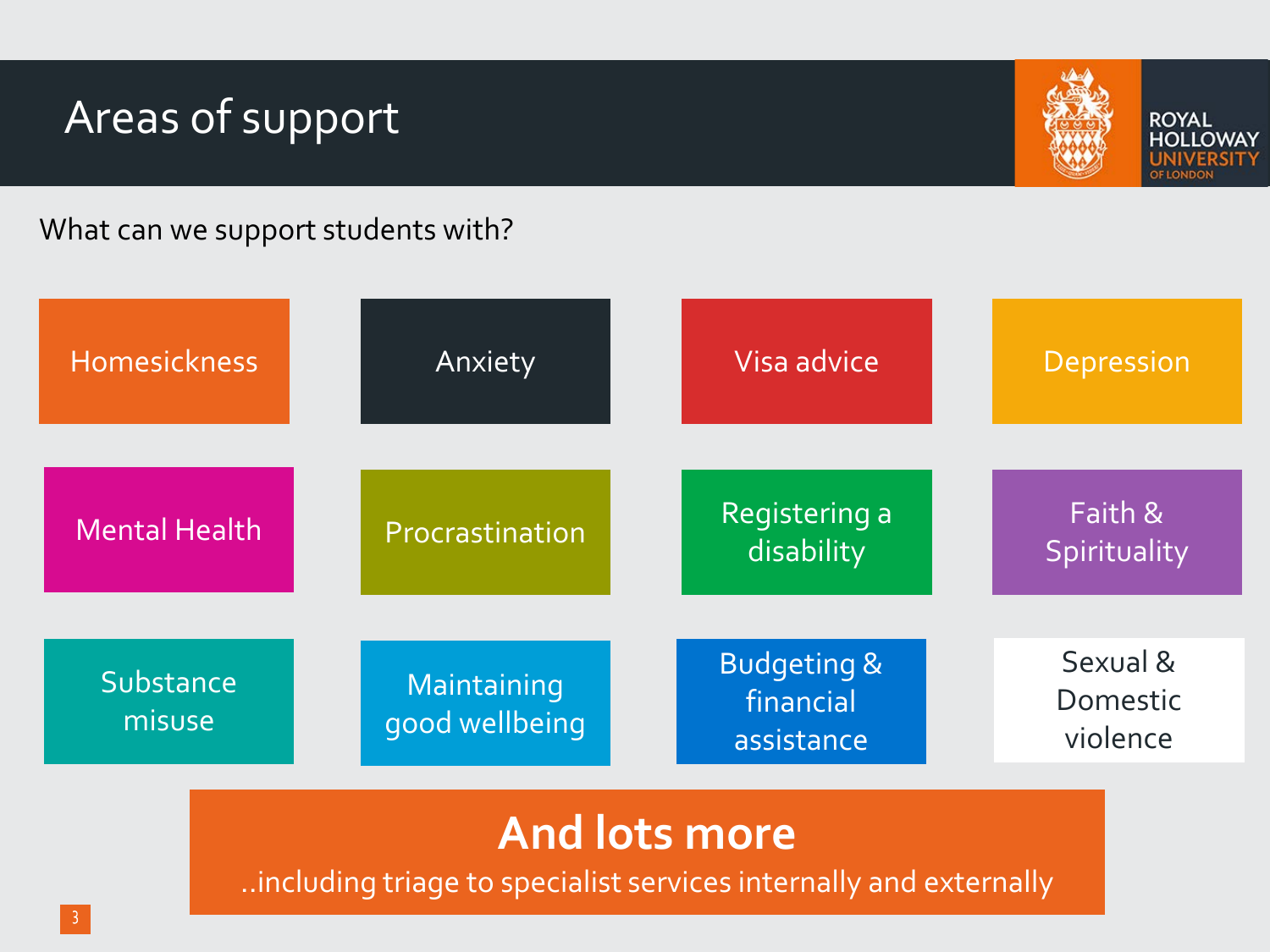### Facts & figures Academic Academic Contracts of the Research of the Research of the Research of the Research of the Research of the Research of the Research of the Research of the Research of the Research of the Research of



**OELOVEA** 

|                                                                             | 2,036 students engaged with<br>Student Wellbeing in 2017/18 |  |                                                                       | 225 visas processed<br>(with 100% success rate)              |  |
|-----------------------------------------------------------------------------|-------------------------------------------------------------|--|-----------------------------------------------------------------------|--------------------------------------------------------------|--|
| ~30% of students experience<br>mental health issues at university           |                                                             |  | Each year over 500 students seek<br>advice about financial difficulty |                                                              |  |
| Around 30% of our students are<br>International students                    |                                                             |  |                                                                       | Over 950 students accessed Student<br>Counselling in 2017/18 |  |
| Over $10\%$ (1,200+) of students are<br>registered with Disability Services |                                                             |  |                                                                       | 70% of students have reported<br>feeling homesick            |  |

We assist thousands of students with all kinds of issues every year and enable them to access appropriate support, advice & guidance.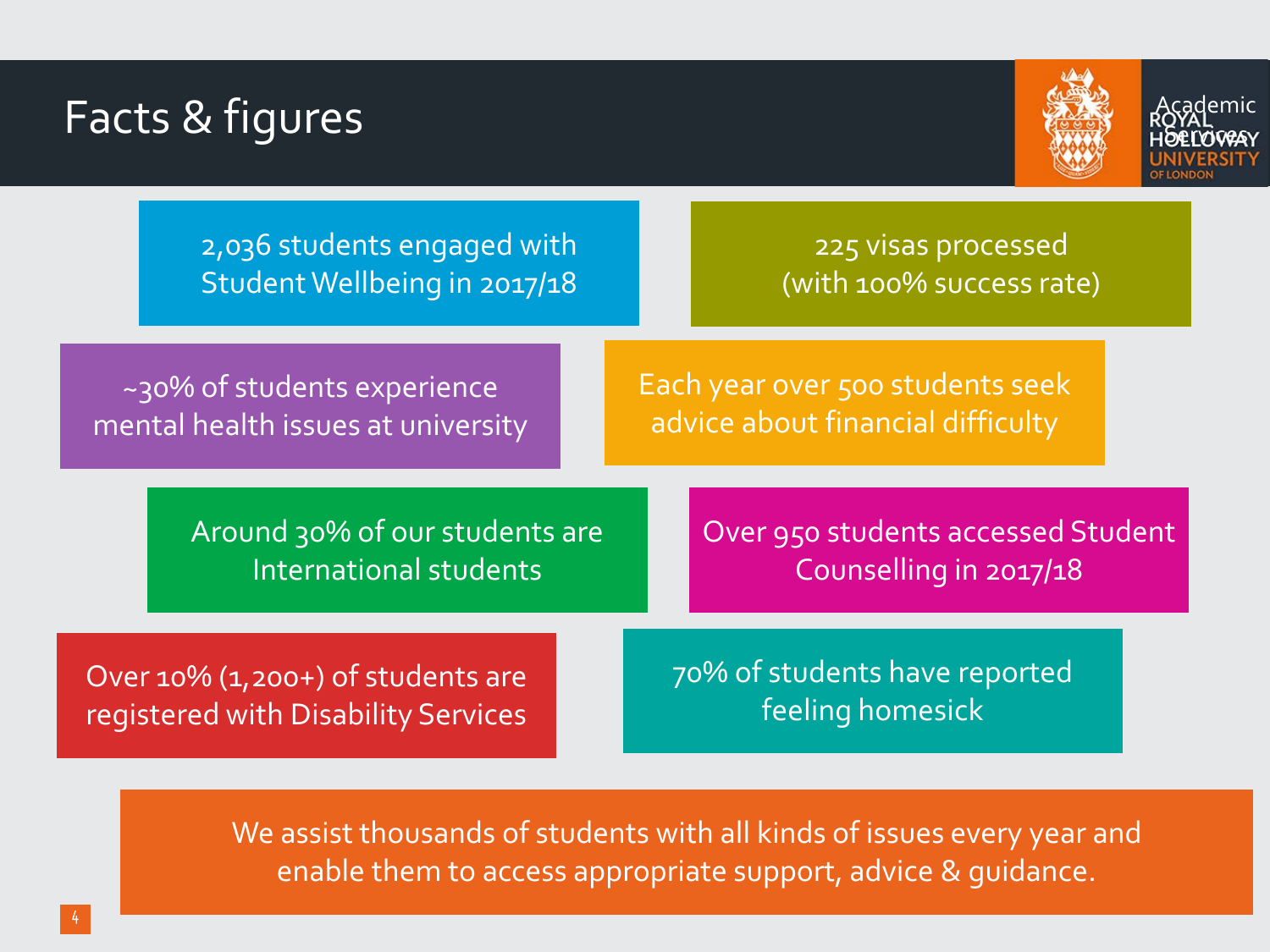#### Common referral routes



ROYAL

- **◆ Pre-enrolment contact**
- **Exercise Personal Tutors / Lecturers**
- ◆ Department administrative staff
- Self-referral
- **❖** Friends
- ◆ Police (Info. sharing protocol)
- **☆ NHS**
- **❖ Formal warning system**
- ◆ Disability & Dyslexia Services Network Members
- **<sup>◆</sup>** Professional services teams
- ◆ Other Student Advisory & Wellbeing teams
- **◆ Misconduct offences**
- **Exercise** Campus security reports
- **❖ Students' Union security reports**
- **Student Dashboard**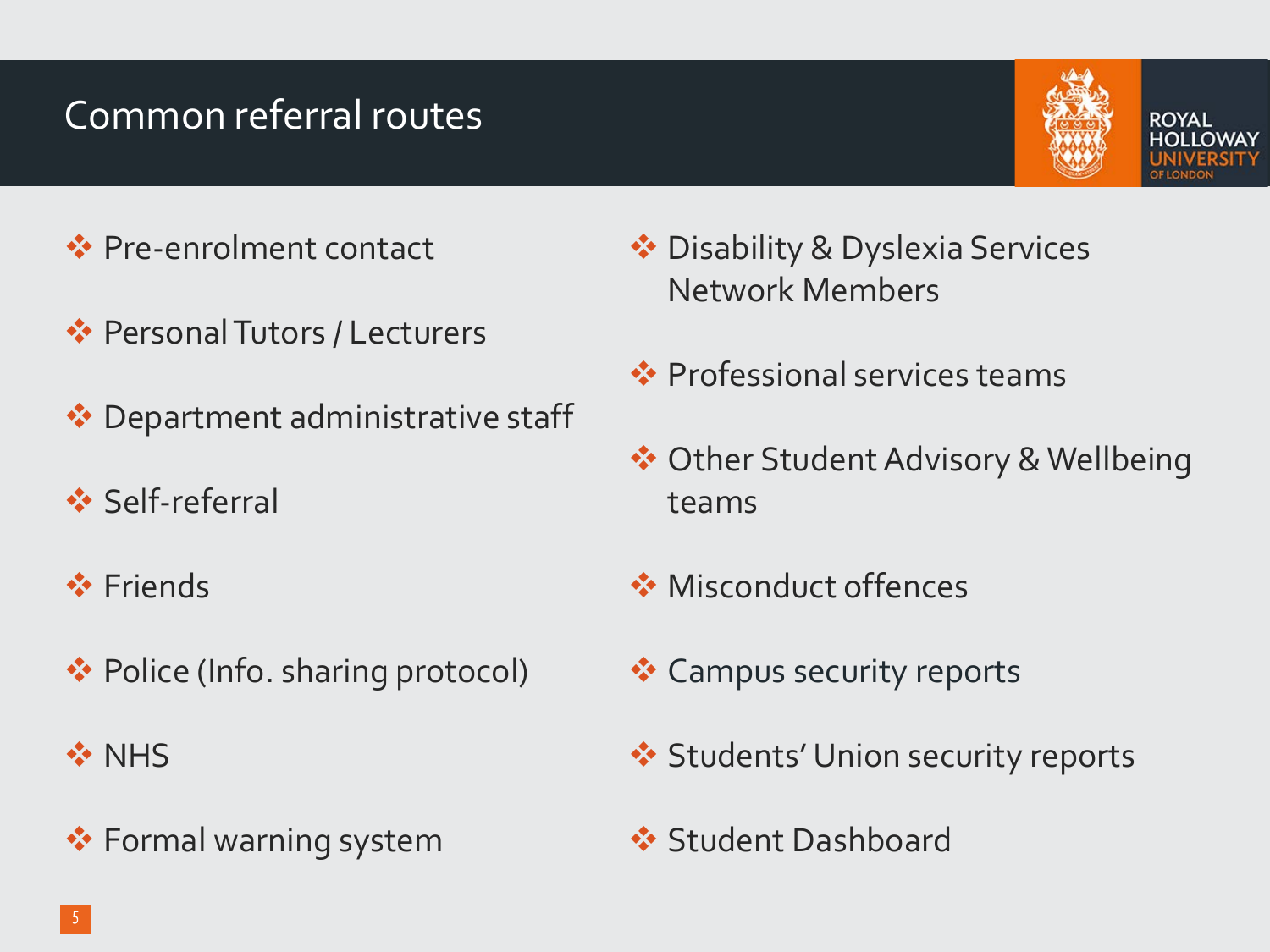#### The support journey



**ROYAL HOLLOWAY** UNIVERSITY **OF LONDON** 

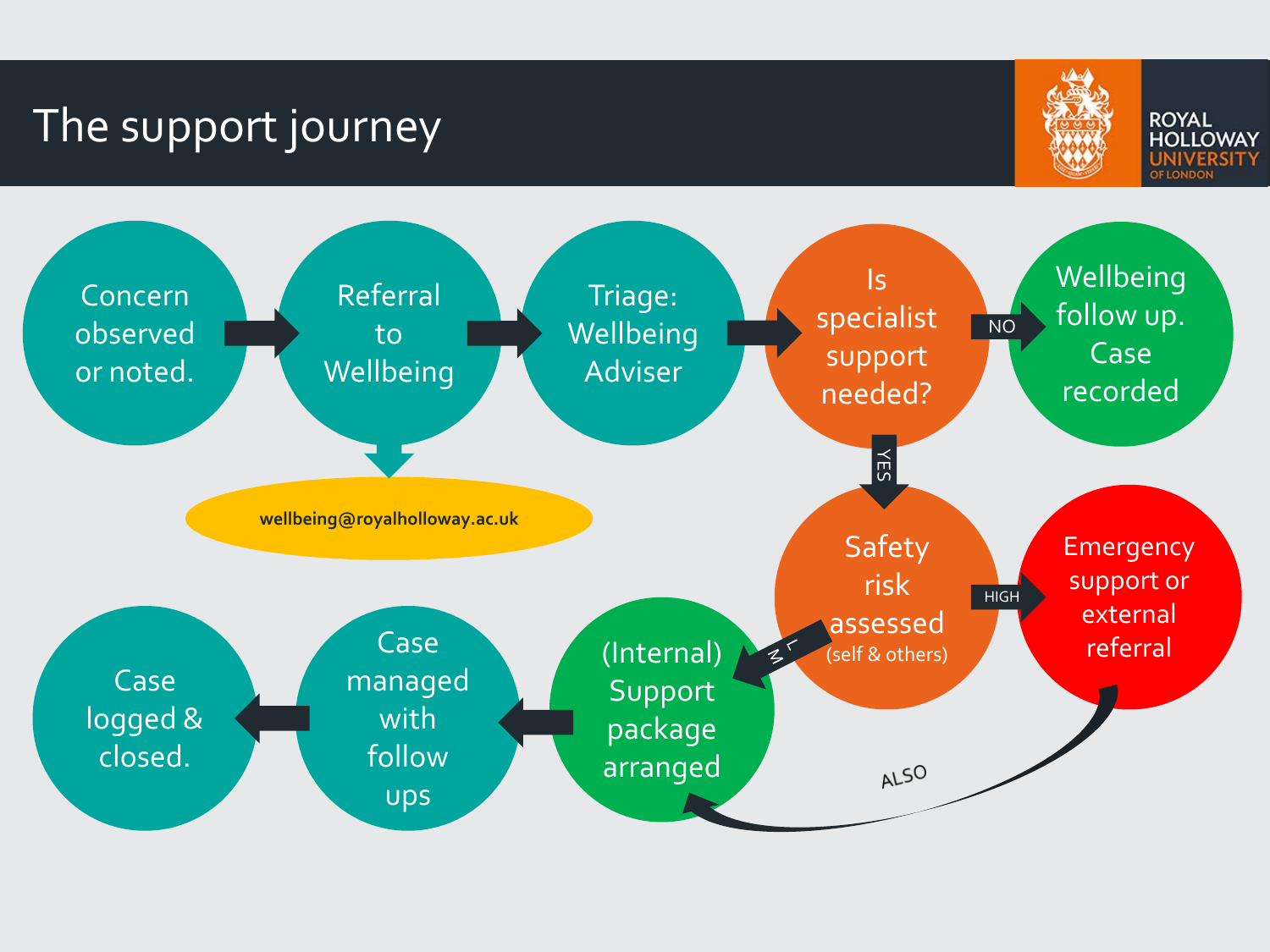## Cause for concern: Identifying vulnerability

\* Royal Holloway has an excellent reputation as a caring institution and key to this is being alert to when one of our students is in difficulty.

**ROYAL** 

- ◆ We are committed to safeguarding vulnerable adults and promoting the wellbeing of all students.
- Recognition of the safe campus and community as an important part of the Royal Holloway experience.
- ◆ We treat all students who might be at risk or in danger of being a risk to others as a potential cause for concern. This can include:

| Severe mental health problems.      | Victims of crime.                         |  |
|-------------------------------------|-------------------------------------------|--|
| Perpetrators of crime.              | Victims of domestic incidents.            |  |
| Family estrangement.                | Alcohol, drug or substance misuse risk.   |  |
| Risk of being drawn into extremism. | Bereavement.                              |  |
| Victim of harassment.               | Students involved in disciplinary action. |  |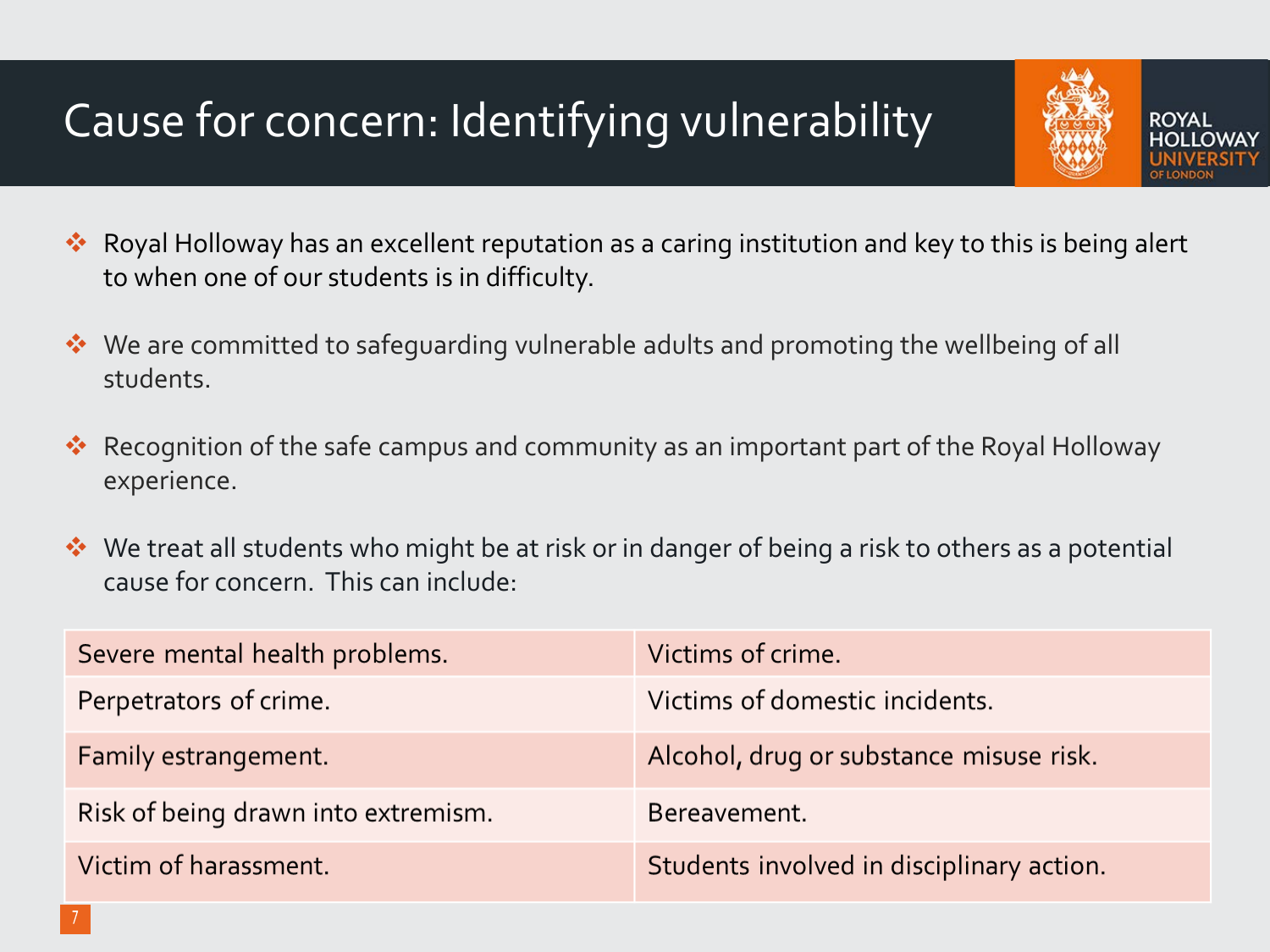## Cause for concern: Case management

#### **Cause for concern meeting**

◆ Meets weekly to review live student cases and to co-ordinate and manage action points for the coming week.

**ROYAL** 

#### **Comprises:**

Chair: Head of Student Advisory & Wellbeing

- Required: Head of Student Wellbeing *or nominee*  Head of Disability & Dyslexia Services *or nominee* Head of Student Inclusivity & International *or nominee (covering international support, multi-faith chaplaincy & financial advice)* Head of Student Counselling
- Optional: Nurse Practitioner, Clarence Medical Centre Hall Life Manager
- $\triangleq$  Live case details are shared with Campus Security and the Student Services Centre along with the category of concern on a weekly basis.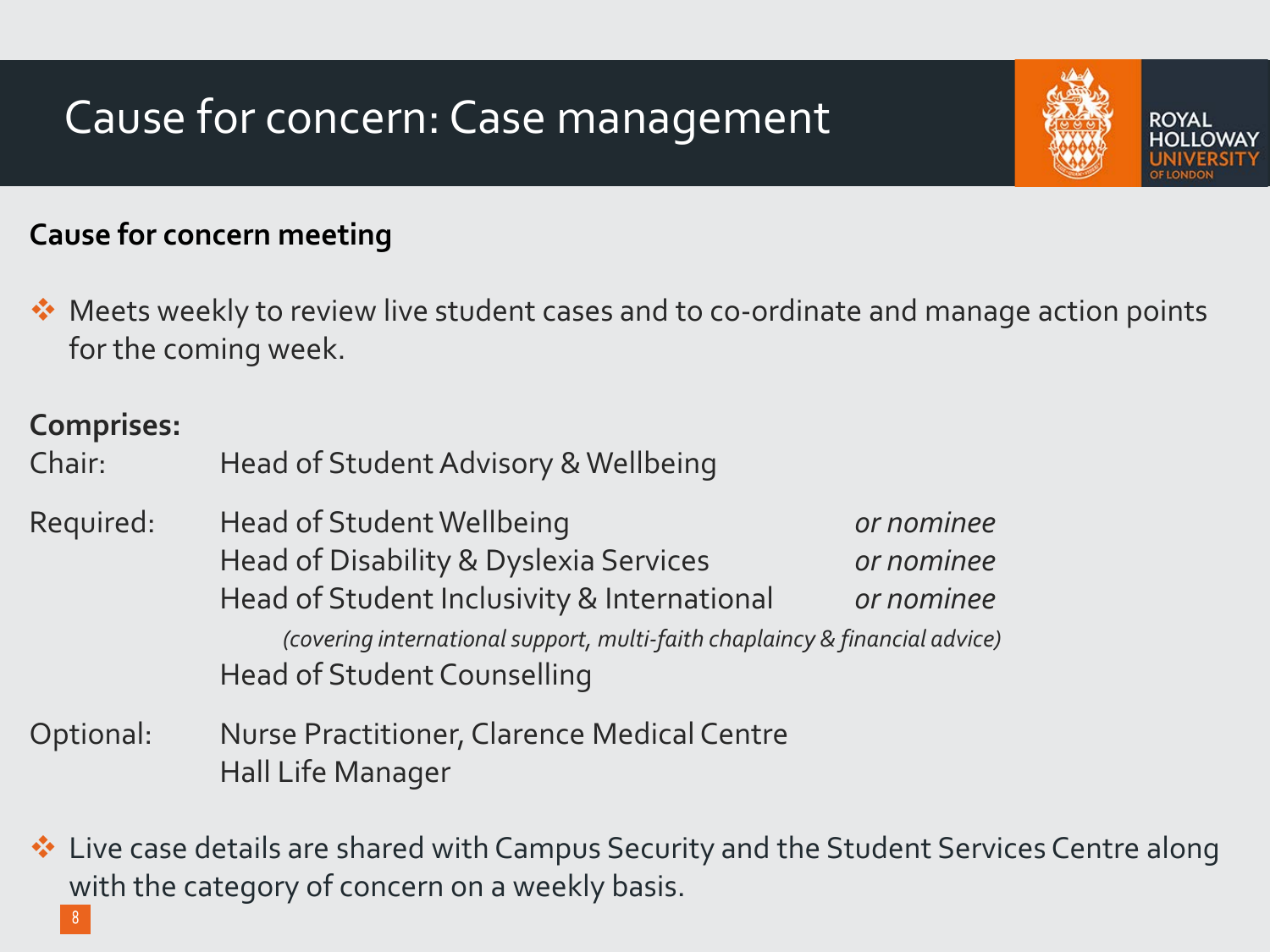### Current challenges



- ◆ Increasingly complex casework e.g. domestic violence, sexual violence, personality disorders
- $\cdot$  The changing demands, needs & expectations of students (and parents)
- Being expected to 'plug the gap' or hold students between us and NHS / specialist services.
- ◆ Seeking to ensure through mostly non-clinical services appropriate & proportionate crisis management responses.
- ◆ Increasing demand on services and for longer term support needs.
- ◆ GDPR reviewing information sharing and management of data.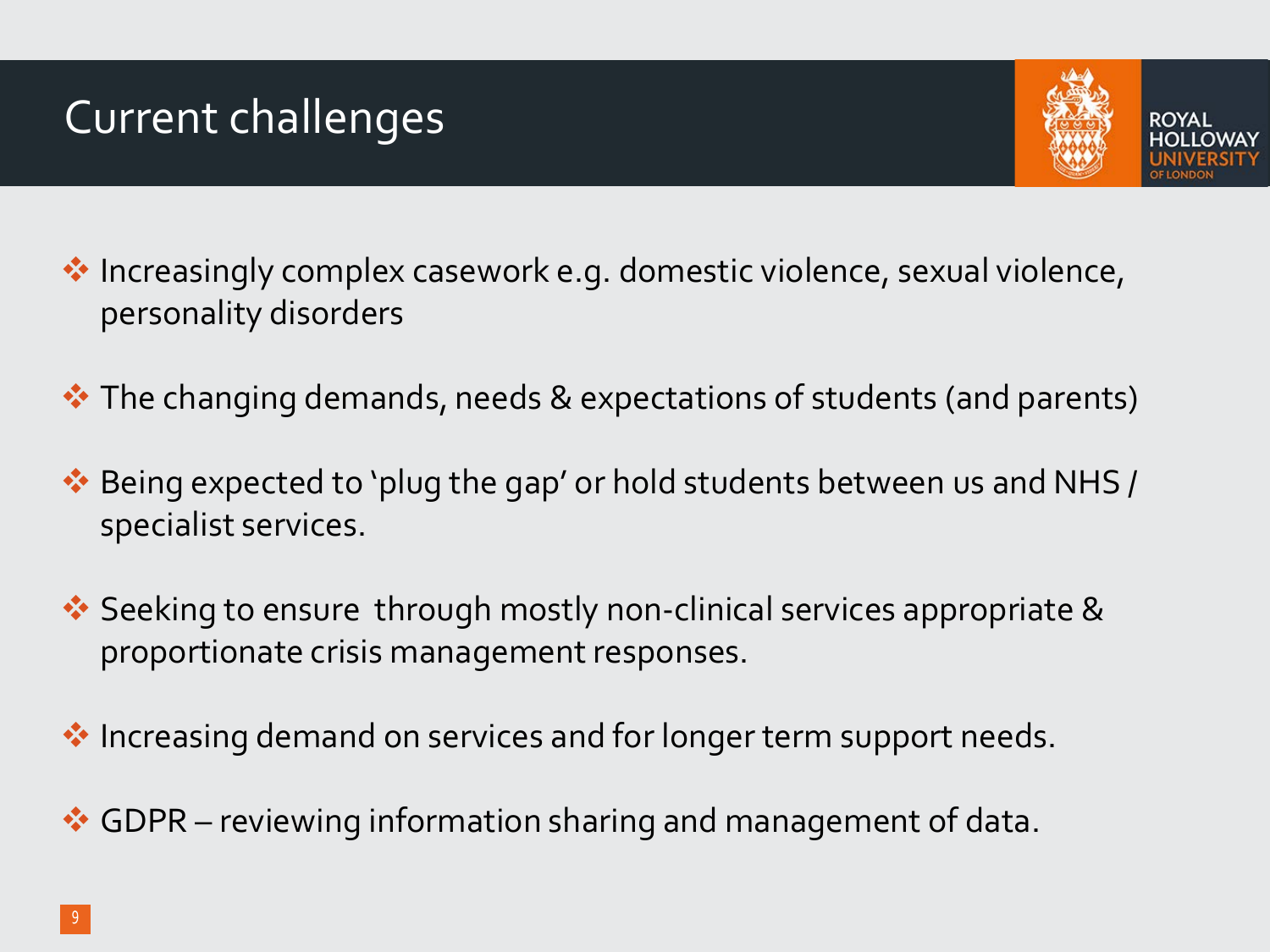#### Response to challenges



- Further development of a Mental Health Action plan; development of a formal Student Wellbeing strategy; development of Suicide Prevention policy.
- Greater collaboration with other Professional Services (e.g. Careers & Sport)
- ◆ Psychiatric Liaison role under development with funding in place
- ◆ When to Refer guide helping to manage expectations
- ◆ Increased involvement in Personal Tutor training face to face & Moodle quizzes
- ◆ Review & development of Fitness to Study & Fitness to Reside policies
- ◆ Website and online resource development for students and staff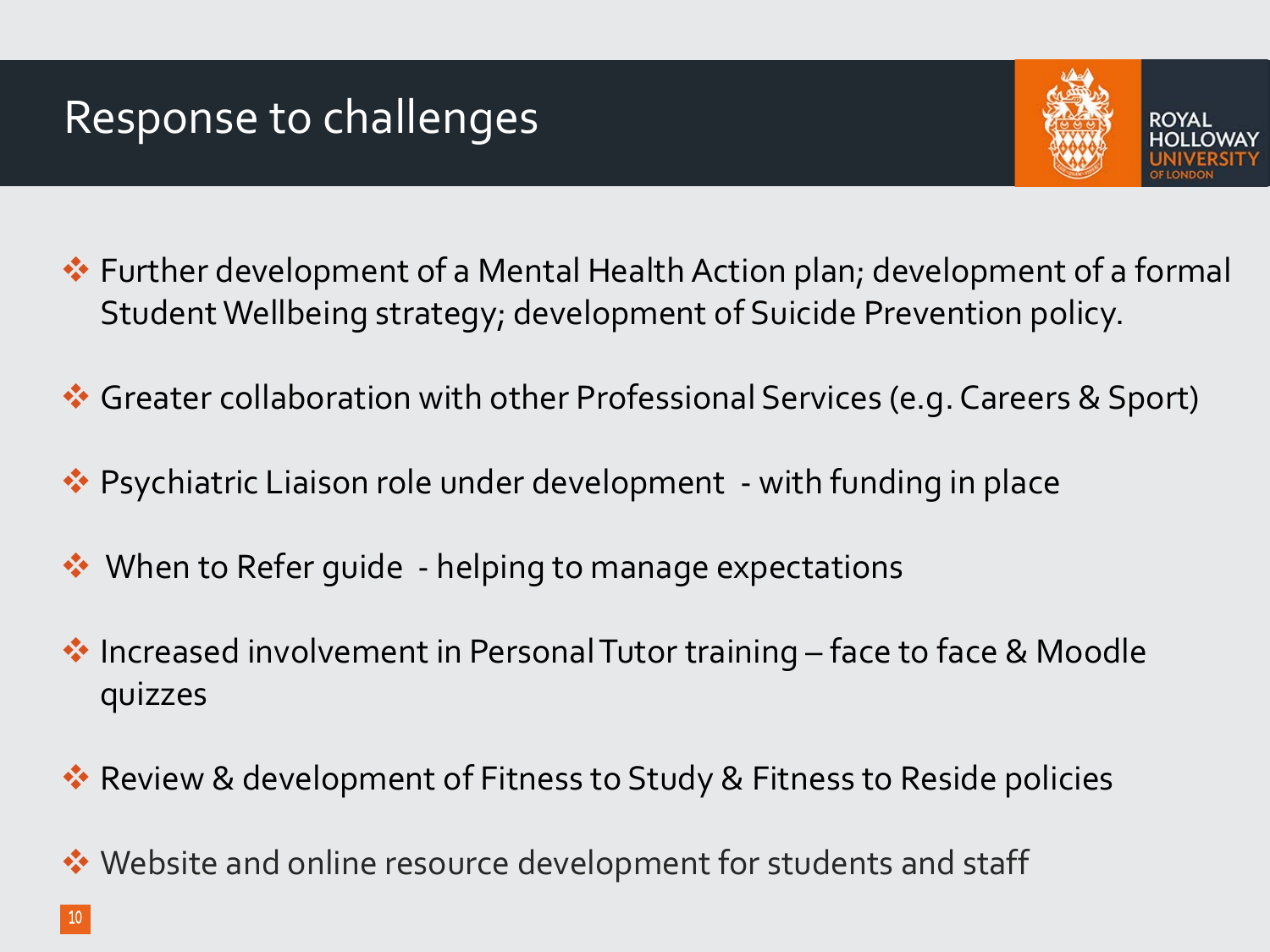#### Response to challenges



◆ Continuing to raise awareness and engagement of all stakeholders for an institution wide response to the challenges *HoDs meeting, Feb 2018; Council Committee presentations, March & June 2018.*

**Events to embed and normalise wellbeing and support** *University Mental Health Day; StressBusters (exam term); MindApples.*

 $\cdot$  In-house specialist training for staff to develop our responses and action plans *Modern Government led, March 2018.*

**❖ Collaboration across the sector** 

*e.g. Participation in UUK / University of Worcester to collect data about the incidence of student suicide and current prevention strategies.*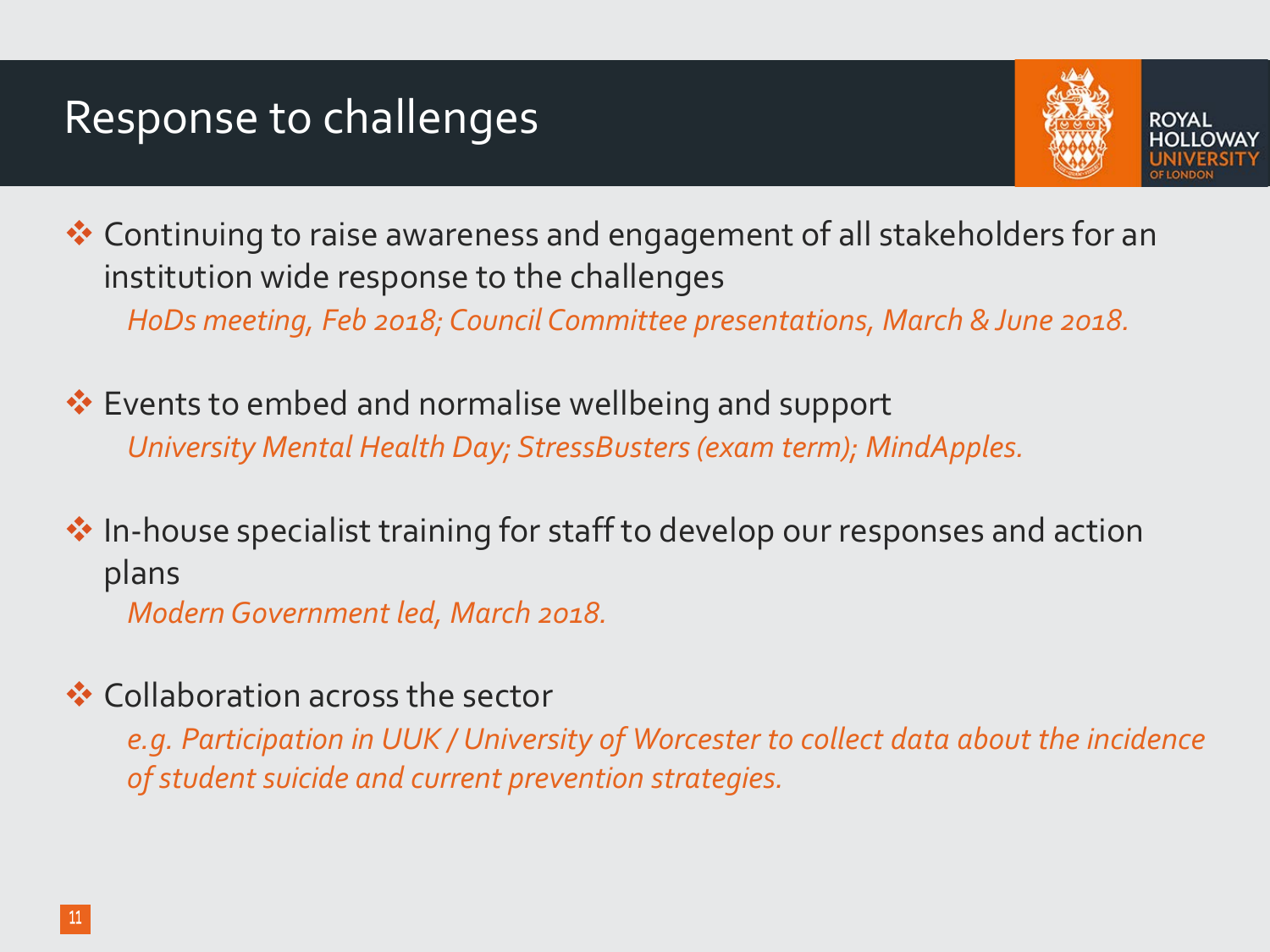

- Ensuring all services remain easily accessible to all students
- \* Responding effectively to the changing demands of student need and expectation
- $\cdot$  Ensuring appropriate & proportionate crisis management responses
- **Improving counselling provision over vacation**

*(with alumni funding support from the Development team)*

- ◆ Modernisation of systems and records to improve the student experience
- ◆ Identifying innovative ways to support student experience at Royal Holloway
- **Seek to maintain high levels of student satisfaction and ensure exemplary** practice standards are achieved for all sections.